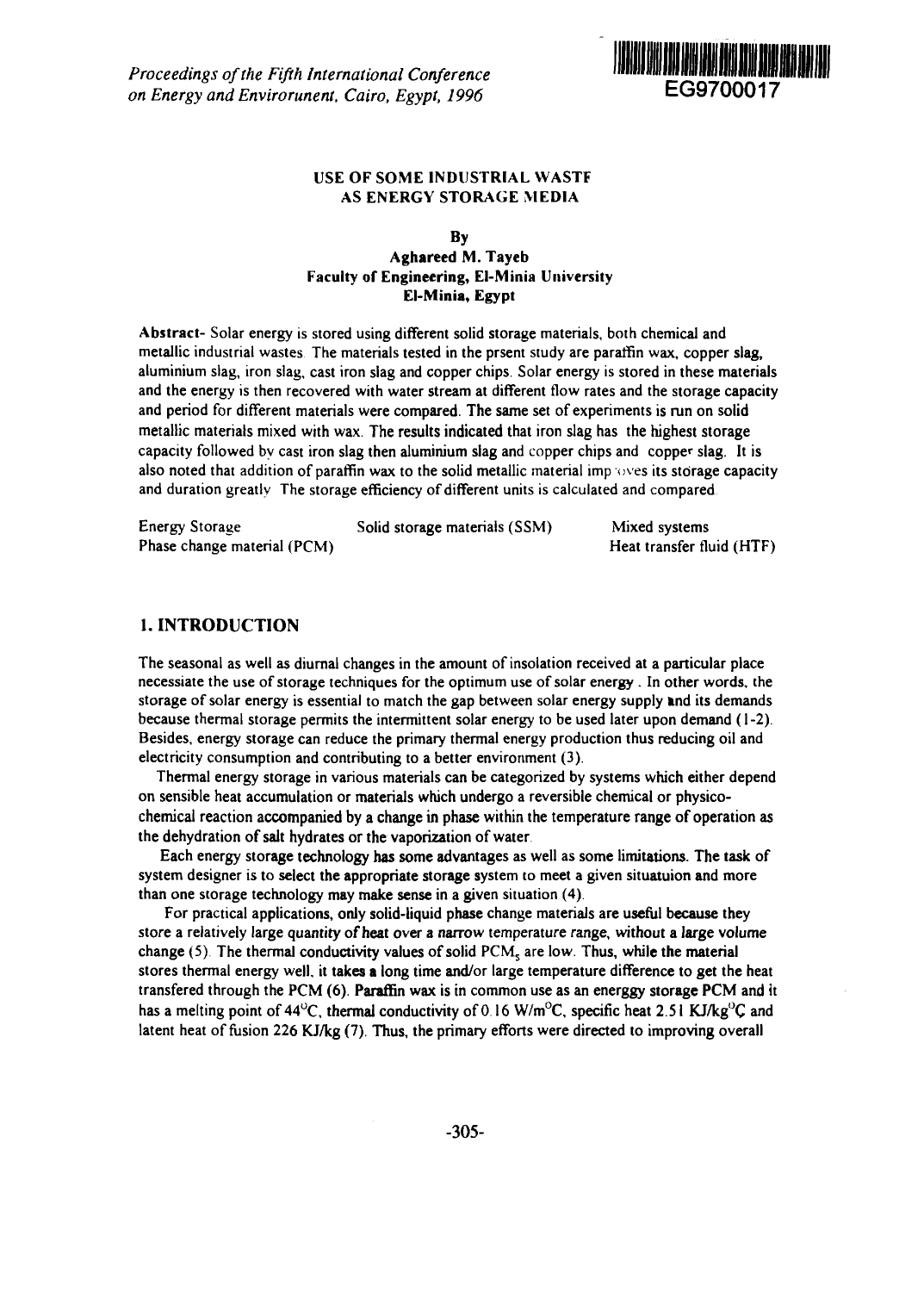**thermal storage characteristics of the solid-state PCMsby controlling thermal conductivity and heat capacity. Therefore, the use of mixed systems represents not a pure latent heat but a latent/sensible hybrid storage concept (8).**

**Most of the materuials proposed for high temperature (120-1400°C) energy storage are either inorganic salts or metals. Among the metals,, aluminium, magnesium and zinc have been mentioned as suitable examples. The use of metal media may be advantageous where high heat conductivity is required and where cost is of secondary importance.**

**In a trial to reduce the environmental pollution problems, the new trend is now towards the use of solar energy as a clean energy source. Being intermittent in nature, solar energy should be stored some way to spread the time range of its use to satisfy the most important requirement of a storage sytem for being inexpensive.Thus, in the present work trials are made to use solid industrial wastes as energy storage materials. These materials are known to store energy through increasing its sensible heat which is somewhat limited. On the other hand, phase change energy storage materials ,like paraffin wax, store a bigger amount of energy as latent heat of transformation but it has the problem of low thermal conductivity. Taking all these points into consideration, the objectives of the present study were put such that it covers the following aspects: storing solar energy in some solid industrial wastes like copper slag, iron slag, cast iron slag, aluminium slag and copper chips. Secondary, storing solar energy in pareaffin wax as a PCM and thirdly, storing solar energy in paraffin wax mixed with metallic industrial wastes as matrices to improve the thermal conductivity of the system.**

### **2. EXPERIMENTAL WORK**

**Experiments were run on the solid materials selected for storing solar energy, namely on iron slag, aluminium slag, copper slag, cast iron slag and copper chips (the remainings from the ternary processes of copper). These slags are brought from the factory in the form of large lumbs and it is crushed before use to improve its performance. Equal quantities of the materials (each 20kg) are placed in solar collectors of the same area, each collector is laid on an iron support and connected to an input tank and output tank for feeding the HTF and discharging it. The tanks are put such that the input tank is higher than the collector while the output tank is lower than it The tanks are thermally insulated to insure constant feed temperature and constant storage temperature, and the collectors are insulated at the bottom and sides to reduce heat losses. Besides, the top of the collectors is insulated with a 3 mm glass cover to reduce convection and radiation losses. Thermocouple terminals are fixed on the input and output of HTF and on the energy storage materials in the collector for determination of temperature. The collectors are subjected to the solar insolation (charging period), while the valves between the feed tanks and the collectors are kept closed, and when it reaches maximum temperature the valves are opened and energy is withdrawn by a stream of water, of controlled flow rate, as a heat transfer fluid (HTF), passing through copper pipes imbeded in the material (discharging period) The same tests were run on commercial- grade paraffin wax and energy extraction begins when the wax reaches constant temperature, i.e., complete melting of the wax. Another test was run on wax mixed with different materials for the object of improving its thermal conductivity which is known to be low and which delays the transfer of heat from wax to HTF and for having the combined action of latent heat storage and sensible heat storage. The flow of HTF is continued till its outlet temperature is the**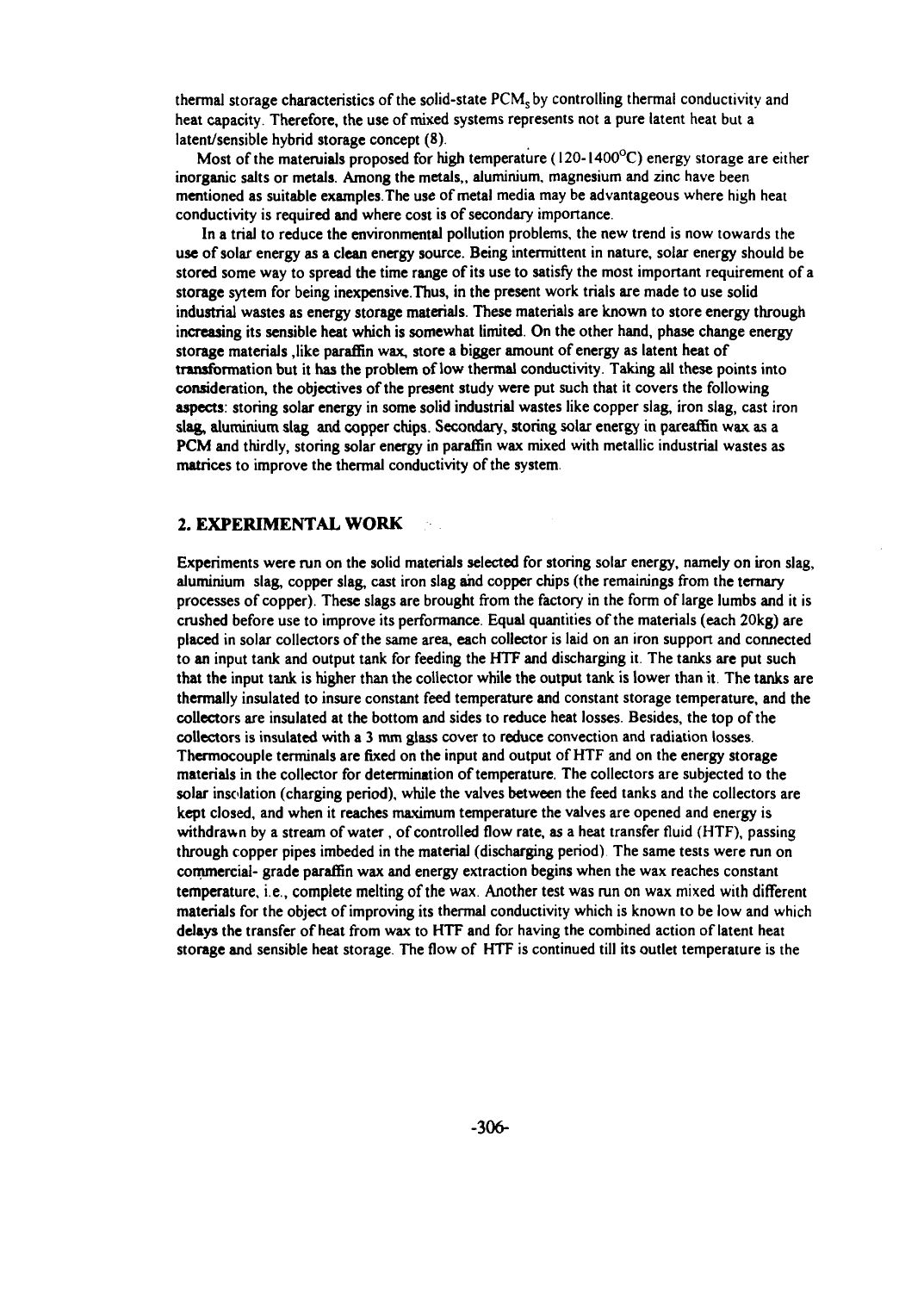same as its inlet temperature, a state which means that all the energy previously stored in the SSM is extracted ( discharge period) Heat ransfer operating parameters such as atmospheric temperature, material temperature, inlet and outlet temperature of the HTF, solar intensity and HTF flow rate are recorded periodically The cycle is repeated by allowing collectors to be charged again from solar energy The quantity of energy that could be extracted from each unit is calculated from the simple relation,  $Q = m_{\text{water}}^* C_p^* \wedge T$ , and the storage efficiency of each unit is calculated from the relation Storage efficiency = Solar heat recovered/ Total solar heat received during experiment

### **3. RESULTS AND DISCUSSION**

The following parameters were studuied for the differenrt storage materials:

#### Storage Capacity of Different Metallic Materials:

The collectors containing the materials are exposed to sunrays and when the materials reach maximum temperature (at  $2 p.m.$ ) valves are opened and HTF is allowed to pass thgrough the materials bed to extract energy The energy stored by each material, Q, is calculated Results are given in Fig. 1 ( T<sub>fludod</sub> versus time) and in Fig. 2 ( Q versus time). Fig. 1 shows that copper slag gives the highest outlet fluid temperature at the begining of experiment which means bigger amount of energy stored in the material but it cools rapidly. This may be due to its relatively high specific heat and high thermal conductivity. The same attitude of temperature declination is followed by the quantity of energy extracted which shows a large amount of energy at the begining followed by a rapid decrease ( Fig. 2). The same trend is almost shown by copper chips but to a less extent i.e. lower temperature at the begining followed by lower decrease for the rest of the experiment. Examination of Fig 1 shows that iron slag cools less rapidly than copper slag and copper chips and this is confirmed by Fig 2 Aluminium slag does not give high outlet HTF temperature at the begining and meanwhile does not cool rapidly and this is due to its low specific heat and low thermal conductivity, respectively Besides, it gives the longest time of energy storage Lastely, cast iron slag gives the lowest temperature at the begining and the lowest declination in temperature versus time This results in a less severe declination in energy versus time curve as is given in Fig. 2.

The amount of energy stored by and extracted from each material in the period 2p.m. till sunset is calculated and was found to be iron slag 319, copper chips 272.5, cast iron slag 123.8, copper slag 225 5 and aluminium slag 294 3 all in joules and the time of energy extraction ( half a cycle) ranges between 3 25 hour for cast iron slag and 4 25 hour for copper chips and aluminium slag

#### Storing Energy in Paraffin Wax:

The results of experimental work on paraffin wax are presented in Fig. 3. Examination of the results shows that the HTF outlet temperature never approaches the wax temperature ( at least six degrees difference along the test) . This is due to the low thermal conductivity of wax which is considered a characteristic property foi it Wax continued giving energy for 6.5 hours from the time of complete melting at 3.45 p.m. to the state of nearly equal material and fluid temperature at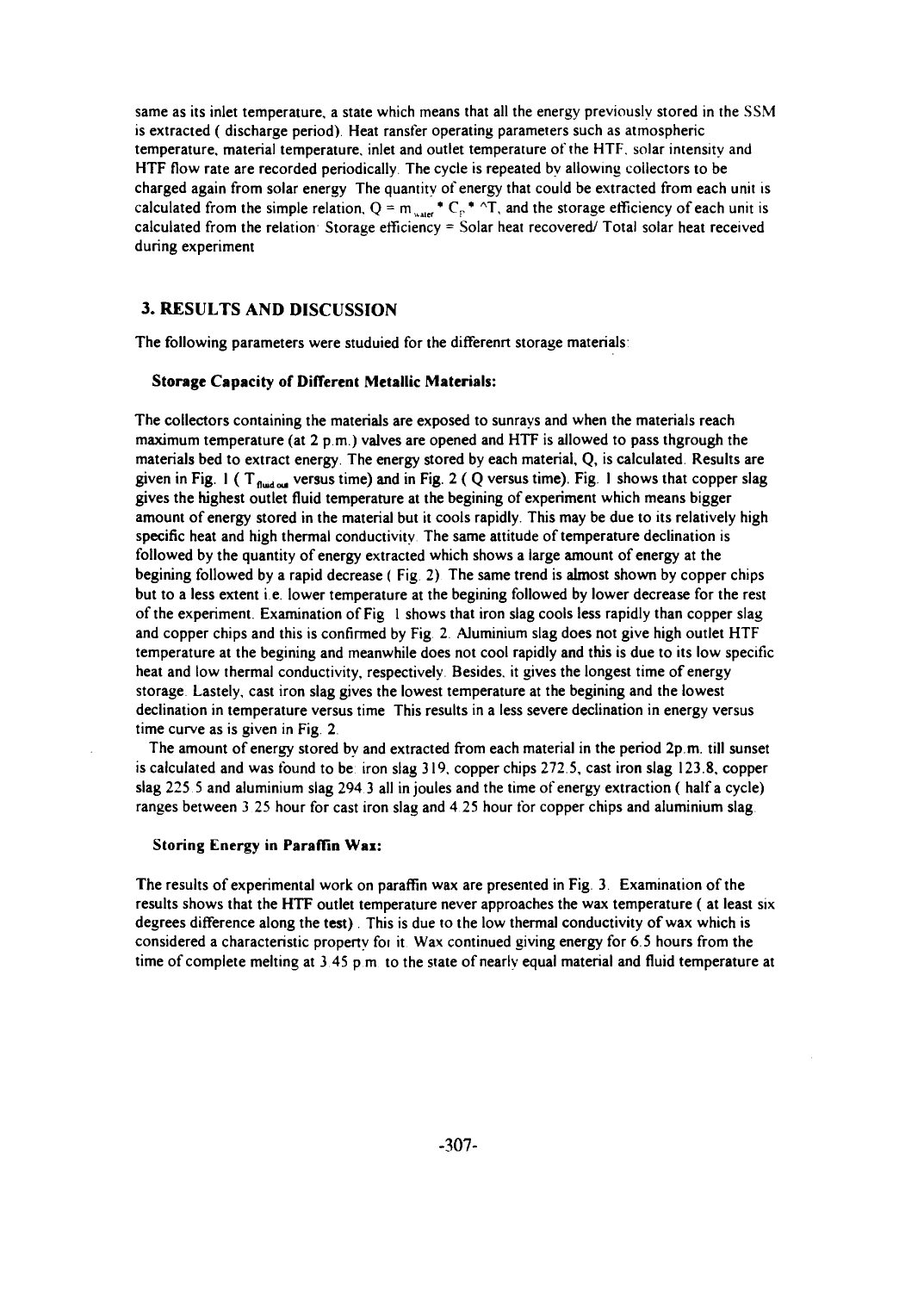**10 15 p.m.. This is a relatively longer period than that recorded previously for metallic materials. It is clear that energy extraction continued after sun set for about three hours. An amount of energy equals to 921 joules is given by wax for a storage period of 6.5 hours. This amount seems greatly higher than its corresponding for e.g. copper chips and cast iron slag ( 272.5 and 123 8 joules, respectively). This marked increase in energy given by wax is attributed to the type of mechanism it gives energy through and which is known to be latent heat of transformation while in metallic materials it is sensible heat, but that advantage for paraffin wax is faced by its drawback of low thermal conductivity thus, longer cycle time**

#### **Studying Mixed Storage Materials:**

**To overcome the problem of low thermal conductivity of wax and in a trial to reduce the cycle time of wax melting and solidification, it is mixed with metallic materials in the ratio of one part wax to three parts material and tests were run as before. Sample results for copper chips and cast** iron slag mixed with wax are given. Fig. 4 gives the variation of T<sub>rax</sub> versus time for: wax, **copper chips and cast iron slag, and for these last two materials when mixed with wax. Examination of the results shows that a system composed of wax mixed with a solid metallic material has a relatively shorter cycle time than a system composed of wax alone ( a decrease of about two hours was recorded). Meanwhile, a system of mixed storage materials showed a great improvement in performance regarding the amount of energy stored. Specifically speaking, a system of cast iron stored jouleslory and when mixed with wax it stored 843 joules for the same period, i.e an increase of 161.8%. As for the system of copper chips, it stored joules and when mixed with wax it stored 638.8 joules, i.e. an increase of 108.4%. This is because the wax added to the system participated with its latent heat of transformation with the sensible heat of the metallic material and this led to a sensible/latent heat system.**

### **Studying of the Effect of HTF Flow Rates on Energy Extraction:**

**Two test runs, with different HTF flow rates, were carried out simultaneously on a system of copper chips and another of cast iron slag. The results are given in Table 1. Examination of the results shows that, for a specified period of time, e.g. 2-6 p.m. on 21 June 1993, copper chips gave 271.5 joules at a HTF flow rate of 2.75 kg/period and it gave 183 joules at HTF flow rate of 2 5 kg/period, and the same trend is shown by cast iron slag. This means that increasing HTF flow rate increases the amount of energy that could be extracted in a specified period of time. Meanewhile, it decreases the cycle time as a whole.**

#### **Effect of Solar Intensity on Storage Efficiency of a "System:**

 $\overline{a}$ 

**The storage efficiency of a system is calculated from the relation :**

$$
7 = M.S \triangle T/HS ANt
$$

**and sample results of two systems namely, copper chips system and cast iron slag system, are represented in Fig 5. In the calculations the following parameters were used:**  $M =$  mass of water per reading period = 2.5 (kg),  $S =$  specific heat of water = 4.1868 (KJ/kgK),  $A T$  = temperature difference in water stream (<sup> $\delta$ </sup>C), HS = solar radiation (W/m<sup>2</sup>), A = absorbing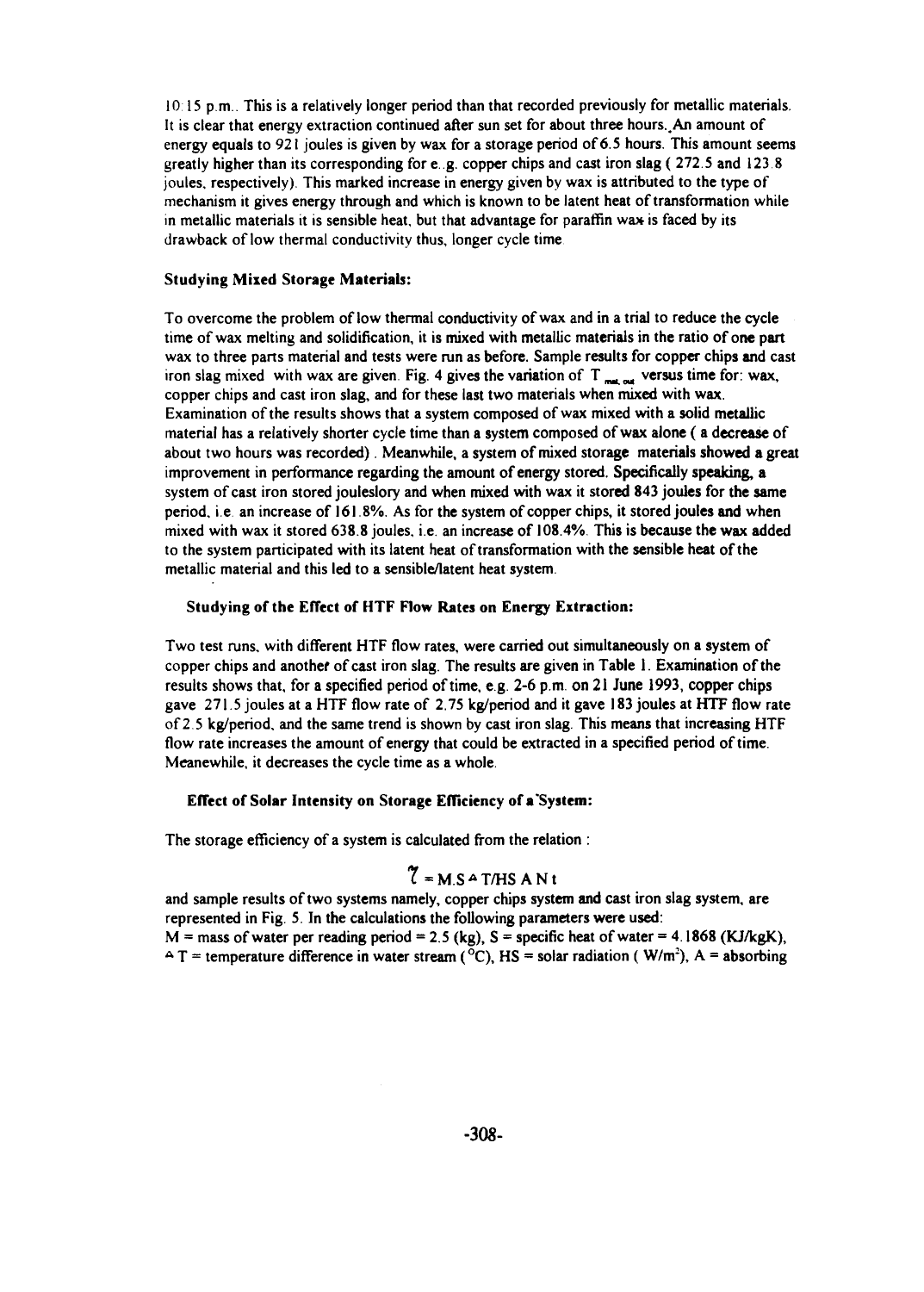area of collector = 0.56 (m<sup>2</sup>), n = number of solar collectors = 1, t = charging period = 900 (seconds).

Fig. 5 shows that for cast iron slag system a higher storage efficiency is obtained at the vicinity of solar noon As we move further along the day , till 4 p.m., the ambient temperature is reduced and a driving force for thermal losses is developed. Because these thermal losses is not

|            |             | Copper Chips  |             |             |               |               | Cast Iron siag          |                 |  |  |
|------------|-------------|---------------|-------------|-------------|---------------|---------------|-------------------------|-----------------|--|--|
|            | $M=2.75kg$  |               | $M=2.5$ kg  |             | $M = 2.75$ kg |               | $M = 2.5$ kg            |                 |  |  |
| Local time | $T_{\rm o}$ | Q             | $T_{\rm o}$ | Q           | $T_{o}$       | Q             | $\mathbf{T}_\mathrm{o}$ | Q               |  |  |
| 2:00       | 51          | 57.75         | 48          | 37.5        | 40            | 27.5          | 50                      | 42.5            |  |  |
| 2:15       | 45          | 41.25         | 44          | 27.5        | 36            | 16.5          | 45                      | 30              |  |  |
| 2:30       | 40          | 27.5          | 41          | 20          | 35            | 13.75         | 43                      | 25              |  |  |
| 2:45       | 38          | 22            | 38          | 12.5        | 35            | 13.75         | 41                      | 20              |  |  |
| 3:00       | 37          | 19.25         | 37          | 10          | 34            | $\mathbf{11}$ | 41                      | 20              |  |  |
| 3:15       | 36          | 16.5          | 37          | 10          | 34            | $\mathbf{11}$ | 40                      | 17.5            |  |  |
| 3:30       | 36          | 16.5          | 37          | 10          | 33            | 8.25          | 40                      | 17 <sub>5</sub> |  |  |
| 3:45       | 35          | 13.75         | 37          | 10          | 32            | 5.5           | 39                      | 15              |  |  |
| 4:00       | 34          | $\mathbf{11}$ | 37          | 10          | 32            | 5.5           | 39                      | 15              |  |  |
| 4:15       | 34          | $\mathbf{1}$  | 36          | 7.5         | 31            | 2.75          | 39                      | 15              |  |  |
| 4:30       | 33          | 8.25          | 36          | 7.5         | 31            | 2.75          | 38                      | 12.5            |  |  |
| 4:45       | 33          | 8.25          | 36          | 7.5         | 31            | 2.75          | 38                      | 12.5            |  |  |
| 5.00       | 32          | 5.5           | 35          | 5           | 31            | 2.75          | 38                      | 12.5            |  |  |
| 5:15       | 32          | 5.5           | 35          | 5           | 30            | $\bf{0}$      | 37                      | 10              |  |  |
| 5:30       | 31          | 2.75          | 35          | 5           | 30            | 0             | 37                      | 10              |  |  |
| 5:45       | 31          | 2.75          | 34          | 2.5         |               |               | 37                      | $\overline{10}$ |  |  |
| 6:00       | 31          | 2.75          | 34          | 2.5         |               |               | 36                      | 75              |  |  |
| 6:15       | 30          | $\bf{0}$      | 34          | 2.5         |               |               | 36                      | 7 <sub>5</sub>  |  |  |
| 6:30       |             |               | 34          | 2.5         |               |               | 36                      | 7.5             |  |  |
| 6:45       |             |               | 33          | $\mathbf 0$ |               |               | 36                      | 75              |  |  |
| 7:00       |             |               |             |             |               |               | 35                      | 5               |  |  |
| 7:15       |             |               |             |             |               |               | 35                      | 5               |  |  |
|            |             |               |             |             |               |               | 34                      | 25              |  |  |
|            |             |               |             |             |               |               | 34                      | 2.5             |  |  |

 $\bar{z}$ 

### **Table 1: Effect of HTF flow rate (in kg/period) on** energy extraction (Q)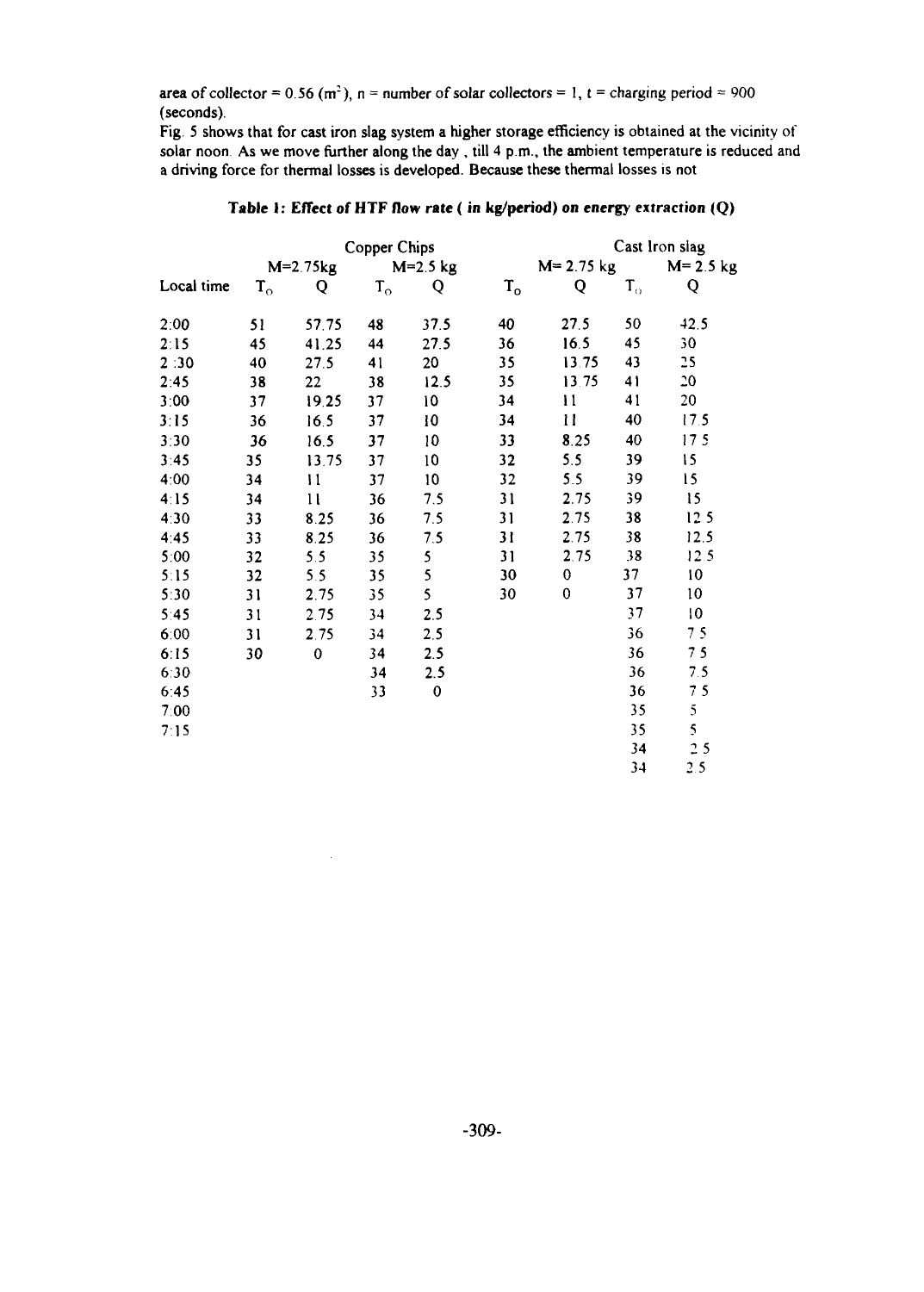

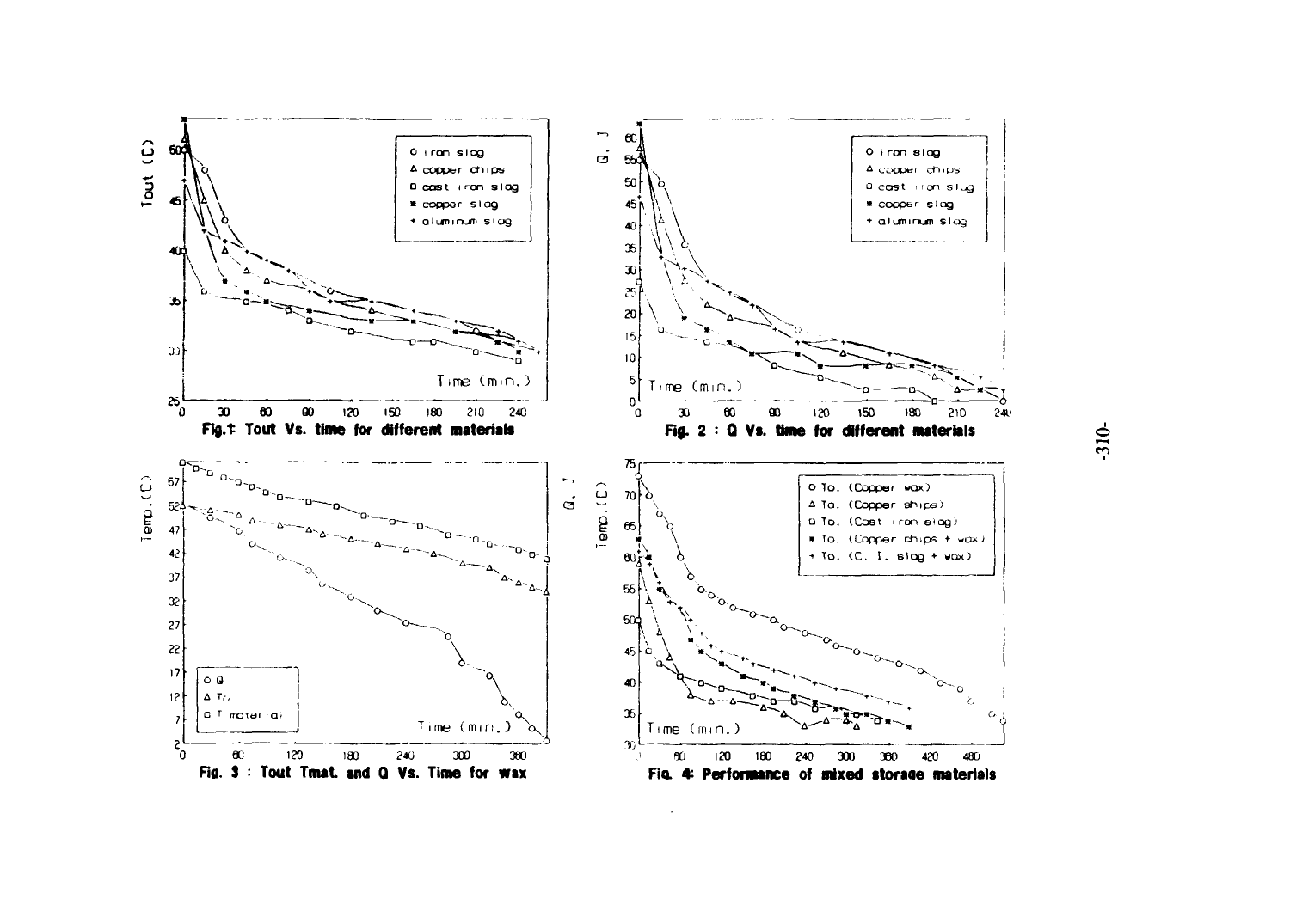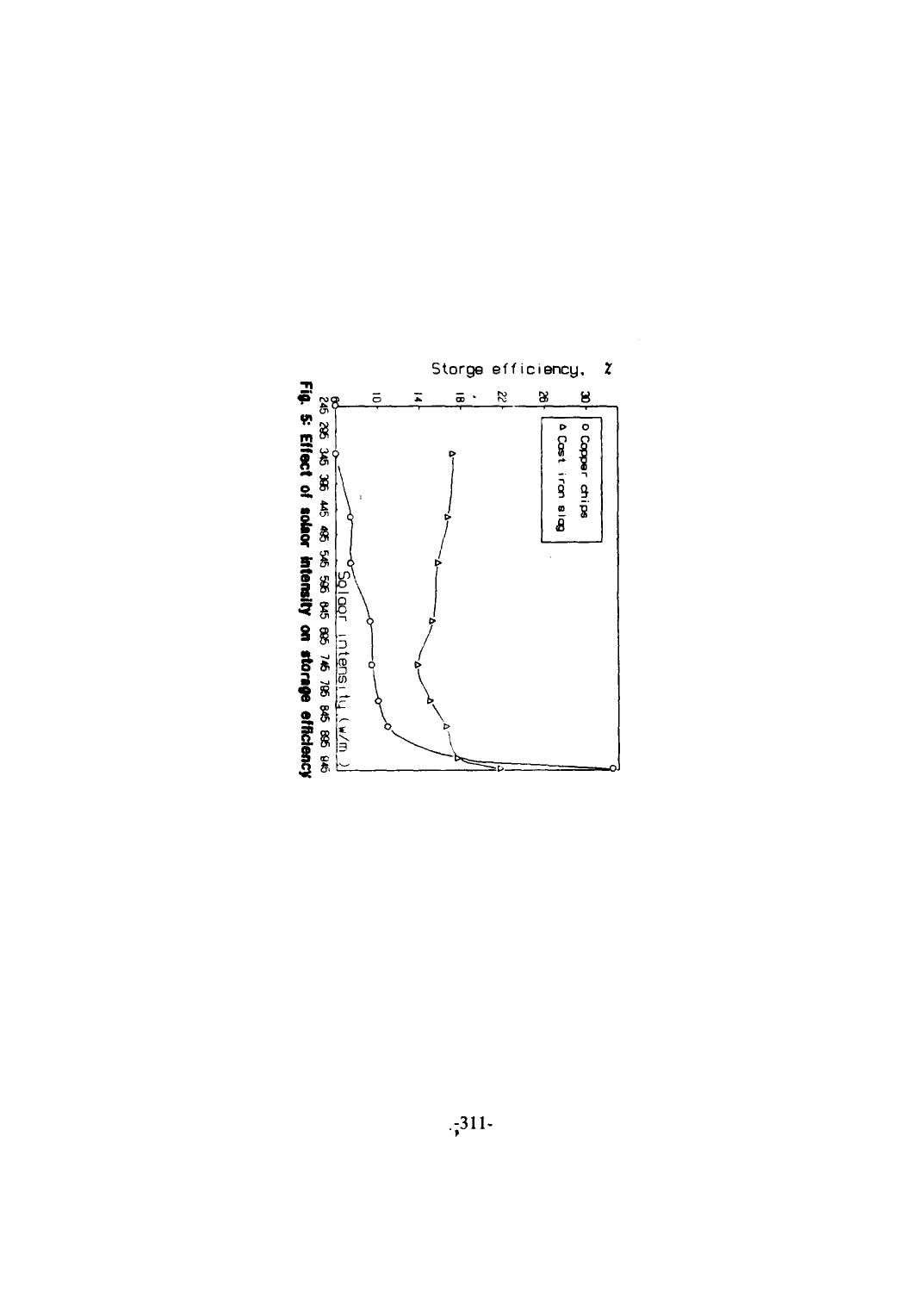compensated by enough solar energy received, the storage efficiency decreases A point is reached after  $4 p.m.$ ) when the system cools and thermal losses is reduced thus, the storage efficiency increases again till sunset.

For copper chips system, a higher solar intensity , at noon period, is associated with higher efficiency because of higher ambient temperature and lower thermal losses. As the solar intensity decreases and while the system is storing energy in it, the system temperature is much higher than ambient temperature and the thermal losses increases and this is associated with a decrease in storage efficiency This effect continues till the end of the experiment The high thermal conductivity of copper chips led to a rapid decrease in its temperature thus the driving force for thermal losses is not pronounced near the end of the experiment and the upward conversion of the curve is not noticed here.

It could be concluded that maximum storage efficiency is obtained from a cast iron slag system in the vicinity of solar noon and prior to sunset while for copper chips it is obtained only at the vicinity of solar noon. So, it is suggested that the last period of very low efficiency is neglected and instead the system is subjected for a charging period.

# **4. CONCLUSION**

The following conclusions were obtained from experimental work on energy storage systems of some industrial wastes:

1. Some industrial wastes ( or by- products) can be used efficiently for storing solar energy. For the same charging period, iron slag stored 319 joules, copper chips 272.5, cast iron slag 123.8, copper slag 225.5 and aluminium slag 294 3, all in joules and the time of energy extraction ranges between 3:15 to 4:15 hours.

2. Paraffin wax stores energy for a longer period (6 5 hours) during which it stored 921 joules

3. Systems composed of paraffin wax mixed with solid metallic materials in the ratio 1 3 stored much higher amounts of energy, e.g. 843 joules for wax-cast iron slag system and 306 5 joules for wax-copper chips system with a corresponding increase of 161 8% and 108.4%, respectively.

4. Increasing HTF flow rate increases the amount of energy that can be extracted in a specified period of time, but it decreases the time of energy extraction ( half a cycle)

5 The maximum storage efficiency is obtained near solar noon and it decreases with the decrease in solar intensity, and rises again slightly prior to sunset ( except for copper chips).

#### **REFERENCES**

1 S K Sharma et.al.. Kinetic and Thermophysical Studies of Acetamide-Sodium Bromide Eutectic for Low Temperature Storage Applications, Energy Convers. Mgmt. Vol. 33, no. 22, pp. 145-150, 1992